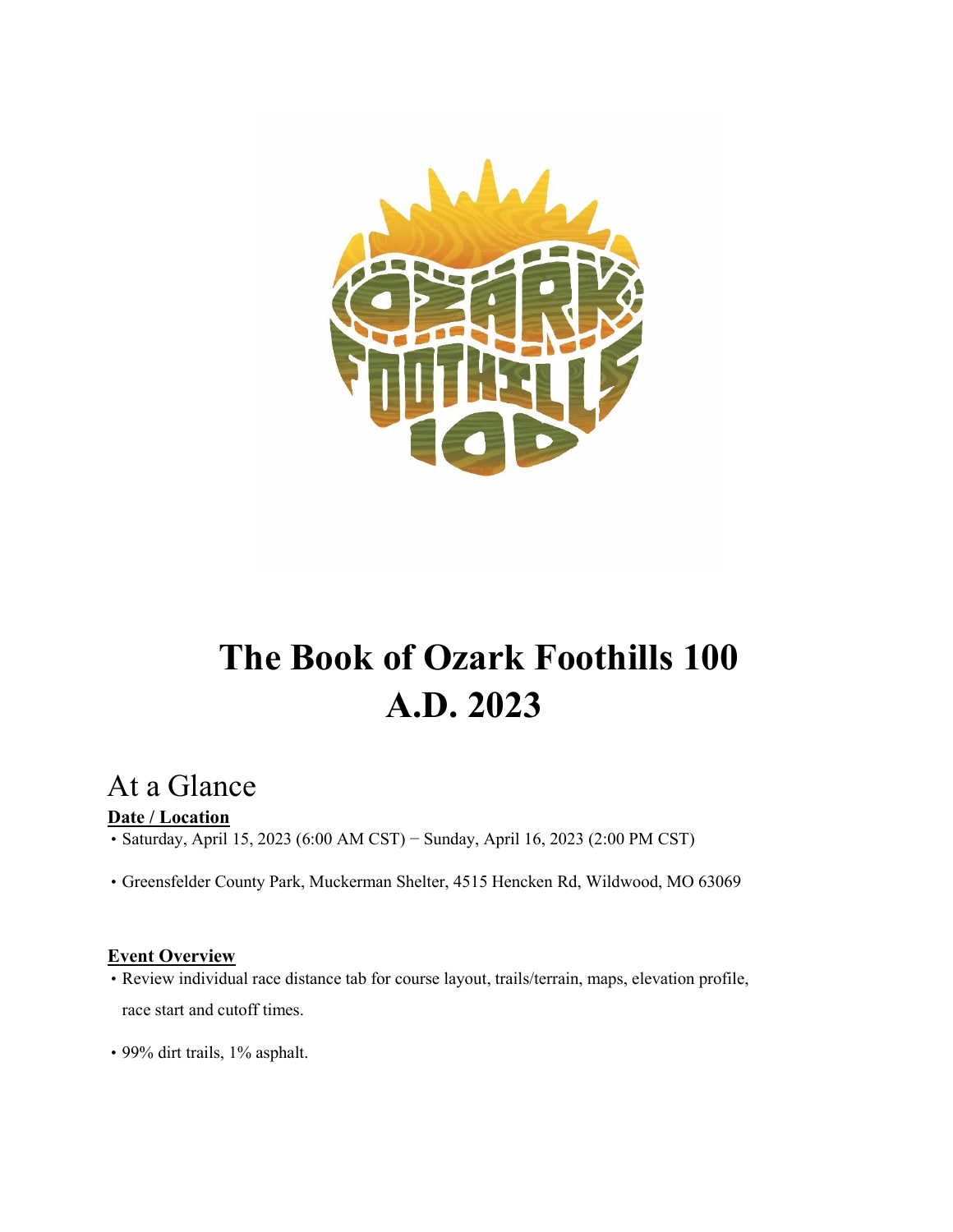• 3-5 aid stations per lap depending on what distance you are running. Review the individual race distance maps for aid station layout.

### **Important Dates – Ozark Foothills 100**

| 4/29/2022 | Start of registration period                                                                                                                    |  |  |
|-----------|-------------------------------------------------------------------------------------------------------------------------------------------------|--|--|
| 2/19/2023 | Last day for Guaranteed Shirts with your                                                                                                        |  |  |
|           | registration                                                                                                                                    |  |  |
| 3/12/2023 | Last day to <b>Transfer Bibs</b> $-$ *Not applicable<br>for 2020 deferred entries*                                                              |  |  |
| 3/31/2023 | Last day to Change Distance                                                                                                                     |  |  |
| 4/02/2023 | End of registration period                                                                                                                      |  |  |
| 3/26/2023 | End of waitlist invitations in the event race is<br>sold out                                                                                    |  |  |
| 4/05/2023 | Announcement of bib numbers                                                                                                                     |  |  |
| 4/14/2023 | Packet Pickup for ALL distances at 5 PM -<br>8 PM CST At Greensfelder County Park,<br>Muckerman Shelter, 4515 Hencken Rd,<br>Wildwood, MO 63069 |  |  |
| 4/14/2023 | Mandatory Pre-Race Meeting to be attended by                                                                                                    |  |  |
|           | 100Mi, 50Mi, 50K, Night-50K, Marathon and                                                                                                       |  |  |
|           | 25K Runners at Muckerman Shelter 7 PM - 8                                                                                                       |  |  |
|           | PM CST                                                                                                                                          |  |  |
|           | *Pre-Race meeting will be live streamed on the                                                                                                  |  |  |
|           | race Facebook page*                                                                                                                             |  |  |
|           | *If you are unable to attend the mandatory                                                                                                      |  |  |
|           | meeting and/or choose not to attend you are                                                                                                     |  |  |
|           | responsible for course layout, marker and all                                                                                                   |  |  |
|           | other race day logistics as we will not be                                                                                                      |  |  |
|           | covering any of this race morning. Bring a                                                                                                      |  |  |
|           | camping chair for the meeting!                                                                                                                  |  |  |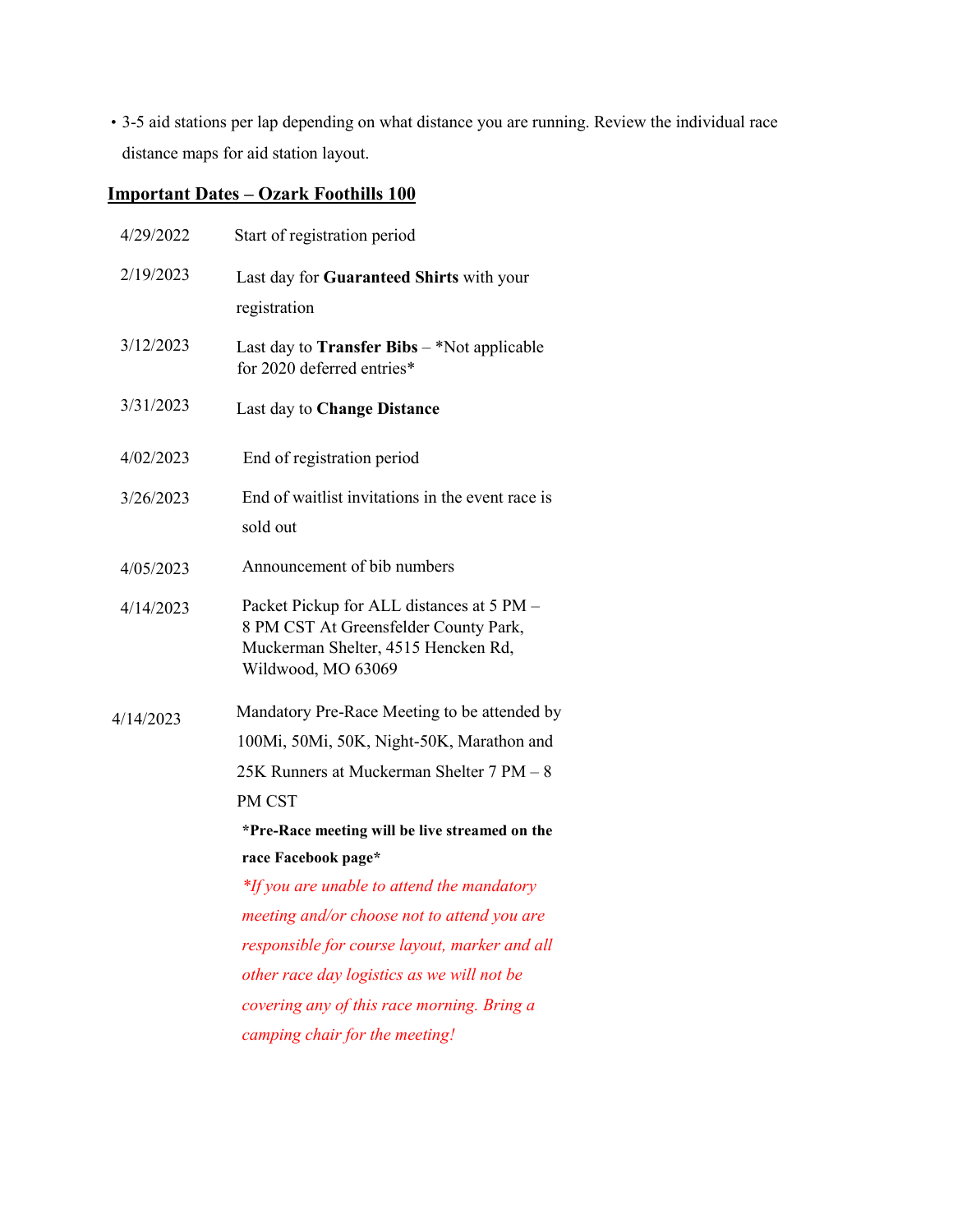4/15/2023 Packet Pickup for NIGHT-50K, Marathon and 25K distances at 6 PM – 8:50 PM CST At Greensfelder County Park, Muckerman Shelter, 4515 Hencken Rd, Wildwood, MO 63069

*\*Race day packet pickup is available for a convenience fee of \$25 – CASH ONLY\**

- 4/15 4/16, 2023 Start of race 100Mi, 50Mi, 50K & Night-50K Marathon and 25K (Check Individual Distance for Start Times and Cutoffs)
- 4/16/2023 End of race 2 PM CST

## Race Registration Policy

### **Sign up – Ozark Foothills 100**

This event is open to participants who are at least 18 years of age. For any individual under the age of 18 years please contact the race management at terraintrailrunners@gmail.com. Registration will open on April 29, 2022 and will close at midnight (CST) on April 2, 2023 on UltraSignup.com

In the event the race sells out prior to April 2, 2023 Ultra Signup will maintain a WAITLIST and runners will be invited to register based on the ordered they signed up for the waitlist.

\*No Charge until you accept the invitation, officially register to get off the waitlist!

#### **Refund Policy / Transfers / Deferment**

Entry fees are non-refundable; race numbers and entries cannot be transferred/deferred to another year. No exceptions. This means once we have received your entry, you will not receive a refund if you cannot participate, or if the event is cancelled because of weather, natural disaster or other unforeseen circumstances. We will allow bib transfer FREE of charge until Sunday, March 12, 2023 IF you can find yourself a replacement before the deadline. Simply log-on to your Ultra Signup Account – Registration History – Make Edits/Transfer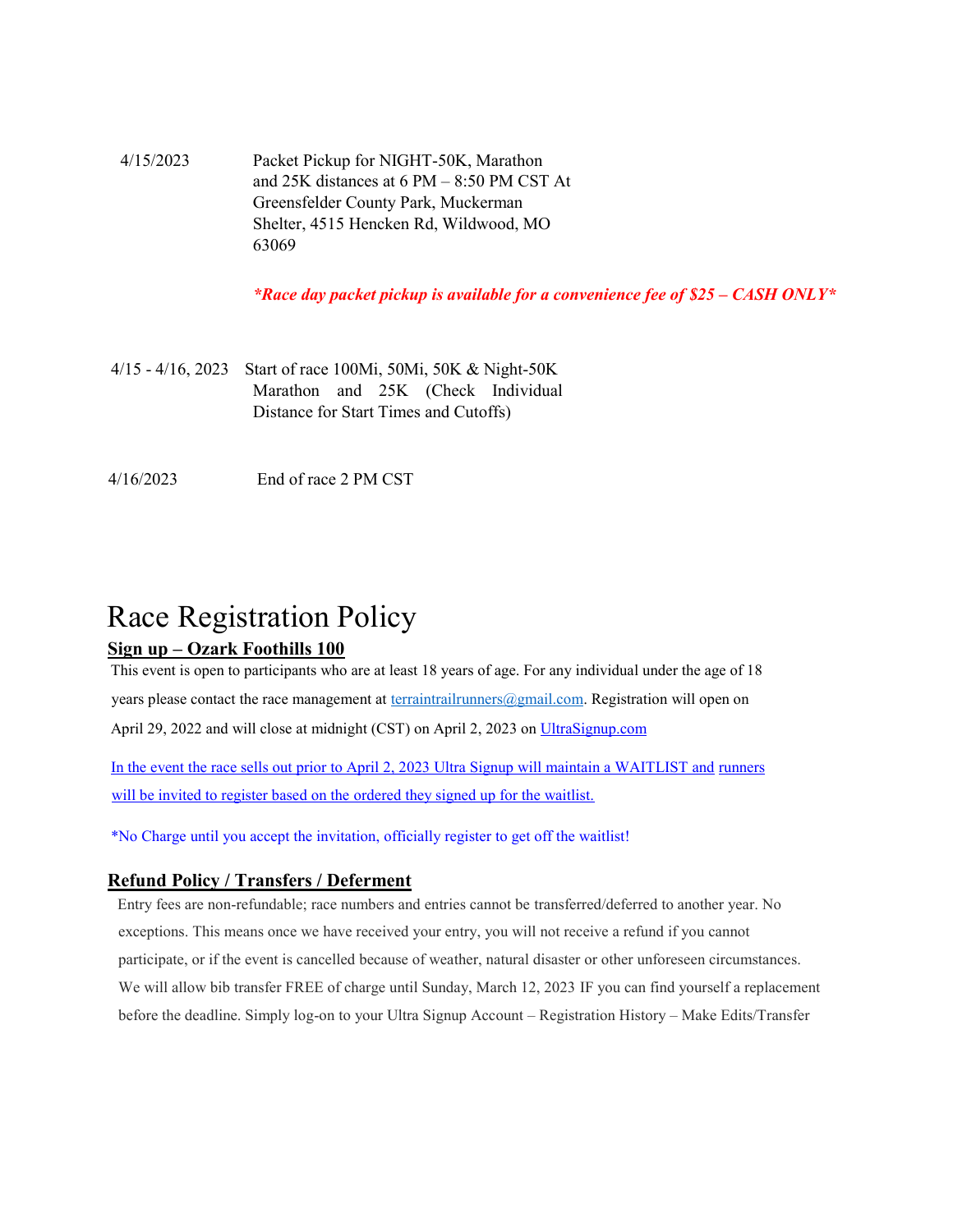#### **Switching Races/Race Day Distance Changes**

You may switch between the distances offered for this event (100Mi, 50Mi, 50K, Marathon, 25K) plus the difference in entry fee at the time of the switch. If you have already paid more than the current price of the event you are switching to, you will not receive a refund. If you have paid less than the current entry fee of the event you are switching to, you will owe the difference in what you have paid.

Deadline to switch distance is Friday, March 31, 2023 and may be done by simply logging on to your Ultra Signup Account – Registration History – Make Distance Edits

\*\*Race day distance drop downs are not allowed\*\* If you drop out of the race your results will reflect DNF (Did Not Finish)

#### **Cancellation of Event**

This event is held on public land, under the management of the St. Louis County Parks. As a result, the race directorate does not have the final say as to whether or not the event will be held, or the course altered. In the event of an emergency cancellation, no refunds will be given.

## Event Details

### **Introduction**

The Ozark Foothills 100 Endurance Run, referred to hereafter as the "OF 100", was established in 2015 and 2023 will be the eighth year running of this event. Since 2015, the race has seen two course changes as a result of the addition of new trail systems and in 2021 the race offered 100Mi, Night-50K and Marathon distances along with the already established 50Mi, 50K and 25K distances. The course is designed for the adventurous and well-prepared trail/ultra-runner. The terrain is challenging with singletrack trails, small sections of fire/dirt road with substantial rocks, roots and /or ruts along with few small creek crossings to keep you present along the way. This is a hilly course; total climbs between 50-150 feet per mile with a few long ascents and descents of 360 feet per mile.

A detailed course map of each distance can be found on the race website under individual distance.

**Climate** 

**Temperature**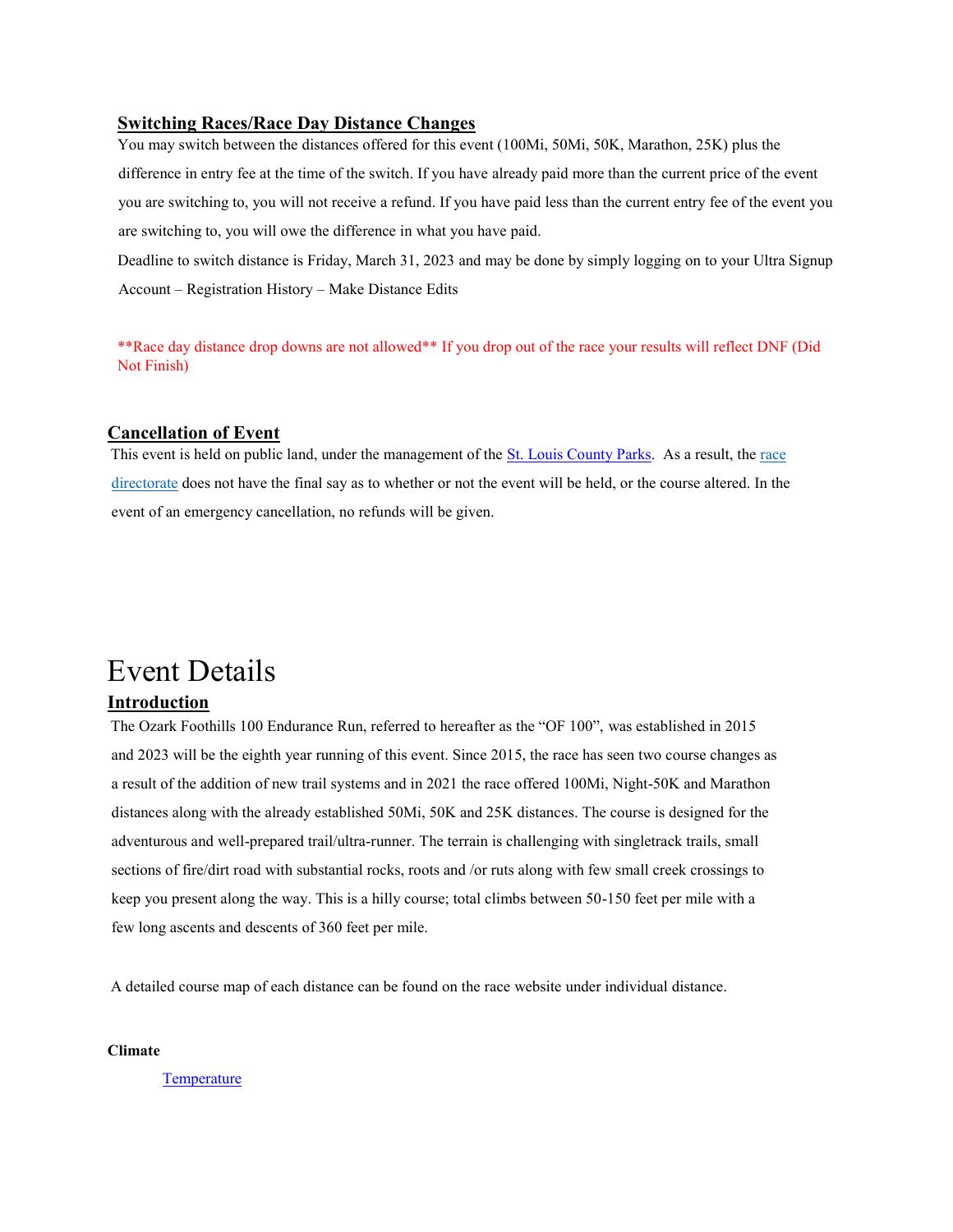Average Maximum for St. Louis, MO in April – 75.0° Fahrenheit

Average Minimum for St. Louis, MO in April – 45.0° Fahrenheit

#### Humidity and Precipitation

Humidity levels in St. Louis, MO in April are comfortable with approximately 30% - 40% chance of precipitation. Please check the current weather conditions as you prepare for the race weekend.

#### **Race Logistics**

#### **Course Markings**

Please review individual distance course maps for details on the course layout. The loop for 25K/50K/Night-50K Marathon/50Mi/100Mi will be marked with RED flagging tape for clear demarcation for each distance along with directional signs to help runners follow along. Course marking details will be reviewed in the mandatory pre-race meeting. All other details will be email one week prior to the race weekend. PLEASE MAKE SURE YOU STUDY THE COURSE MAPS FOR YOUR RESPECTIVE DISTANCE on our website. Course will be marked but, there are a few points of overlap that can be confusing, so we highly recommend you study the turns/splits for which ever distance you are running and carry the course map with you for any confusing splits. Course GPX files are available on the race website and can be uploaded to your watch and followed on race day!

\*It is the athlete's responsibility to know the course. While we mark the course to the best of our ability with signs, flour, volunteers, etc., in the end it becomes the athlete's responsibility to know the course, based on the maps provided. We are not responsible for course sabotage or non-race personnel misdirecting athletes. If you follow a pack of runners and know it's the wrong way, don't follow them. If there are any official course changes, a revised map will be posted on the website prior to the event AND announced at the race prior to the start\*

#### **Race Drop Out**

If you DROP out of the race, you MUST report to the nearest Aid Station location! This is extremely important as we will send people out to look for you if we think you are missing. If you cut the course or take a wrong turn, you must go back (on foot) to where you first got off course and run the correct section. Cutting course will result in immediate disqualification and future participation in all of our events. There will be spotters on course so Do Not Cut Course!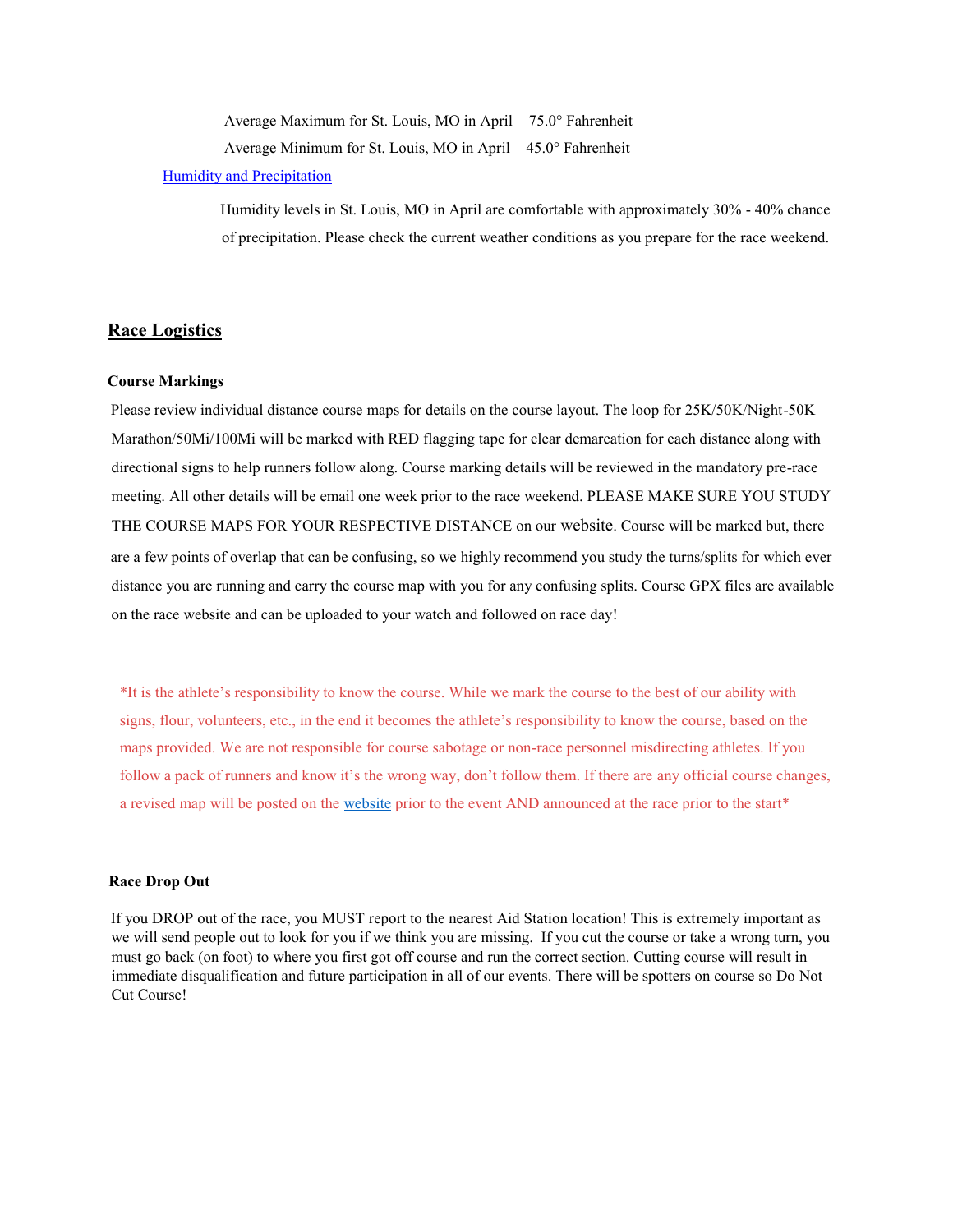*Dogs are NOT allowed on the course.* It's not because we don't love our four-legged fur babies. Our decision is simply based on the nature of the course and the fact that there will be other users on the trails. BUT feel free to bring your pups to the start/finish as long as they are on a leash and monitored at all times AND they get along with other pups.

#### **Aid Stations**

All aid stations will be stocked with water, an electrolyte drink, and carbonated beverages. Hot and cold food will be available, with vegetarian options in each category. Food items will include the traditional fare that is provided at most 100-mile runs, as well as a local variation of the standard theme. Runners will be responsible for their own gels, energy bars, electrolyte supplements, medications (e.g., antiinflammatory products), personal hygiene products (e.g., sunscreen, lip balm), and typical first-aid items (e.g., bandages, blister treatment). Those with strict dietary requirements or special medical conditions are advised to pack needed items in personal drop bags.

#### **This Is a Cup-Free Event**

PLEASE NOTE: Ozark Foothills 100 is a CUP-FREE race, which means there won't be any paper cups at aid stations, and there won't be any paper or plastic cups at our finish-lines (Exceptions for hot beverages). If you don't bring your own reusable soft flask (for soda & electrolyte drink, etc.) come race-weekend, you'll want to purchase a collapsible cup available for \$5 CASH ONLY at packet pickup

Please help us keep our races eco-friendly, minimize the trash in the landfills and our trails clean. Together we can make a difference!

#### \*REVIEW RESPECTIVE DISTANCE COURSE MAPS FOR AID STATION BREAKDOWN\*

#### **Drop Bags**

Runners may have personal supplies at any of the below listed Drop Bag Aid Stations, attention to resource planning is important. Due to space limitations and to facilitate handling, the size of drop bags is limited, as detailed in Rules.

- Start/Finish Aid Station
- Mustang Aid Station
- Fossil Ridge Aid Station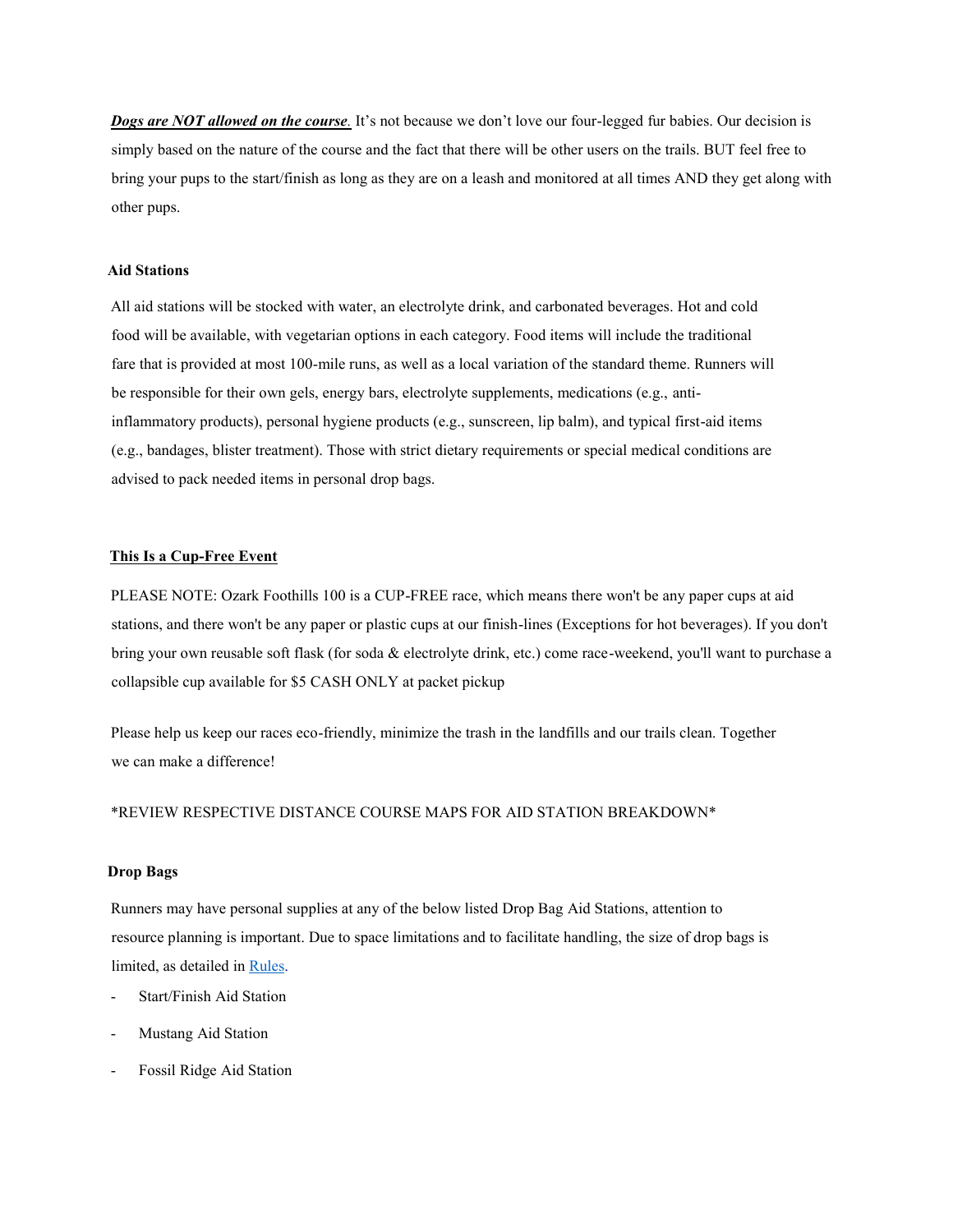#### Round House Aid Station

Toward the end of the event, as aid stations close, race personnel will transfer drop bags from the respective aid stations back to the Start / Finish. Bags of runners who dropped out may be transferred back earlier. Runners and their crew is welcome to retrieve drop bags at any given time after finishing the race. Participants are responsible for gathering their drop bags by 2 PM on Sunday, April 16. Any items not collected by then will be donated, recycled, or discarded. \*We will not be mailing any items left behind for any participants\*

#### **Pacers / Crews**

The Ozark Foothills 100 is a competitive race for some, a running event for others, but an independent challenge and personal test of fortitude for all. A pacer is allowed as a safety companion during the latter part of the event only, not a way to gain advantage over fellow runners. A similar sentiment applies to crews, which are also considered nonessential as ample and regular support is provided by aid-station personnel. Runners need to be able to carry necessary supplies and maintain forward progress independently, from start to finish. **NOTE:** Runners are responsible for finding their own pacers/crew and for the conduct of their pacers, regardless of how the pacers/crew are acquired.

**Pacer Pickup:** NO Pacers are allowed for 25K, Marathon, 50K or 50Mi Runners. ONLY 100Mi runners are allowed pacers. A pacer maybe be picked up at Start/Finish, Mustang and or Round House Aid Station after Loop 2 (50Mi) or 6 PM whichever comes first. **Pacer Bibs will be required!** 

Carrying (muling) supplies for the participant is not allowed. No aid is permitted once you are outside the view of the aid station volunteers. Aid received outside this area will result in a disqualification.

### \***An entrant over the age of 60 or with a special medical condition (cleared by the race director in advance) may be paced from the start of loop 2 at start/finish for both 100Mi and 50Mi.**

**Crew Access:** Crew Access Aid Stations: Start/Finish, Mustang and Round House (crew access by foot only). There is NO crew access at the Fossil Ridge aid station so please advise your crew NOT to go to that aid station. In the event a runner's crew is found around the Fossil Ridge aid station area it will result in a disqualification.

**\*** Crew Member are not allowed on any part of the course/trail with the exception of the crew accessible aid stations. If at any given point your crew is found/reported wandering along the course/trail the runners will be disqualified from the event. No questions asked!

**Please advise your crew to adhere to the above guidelines.**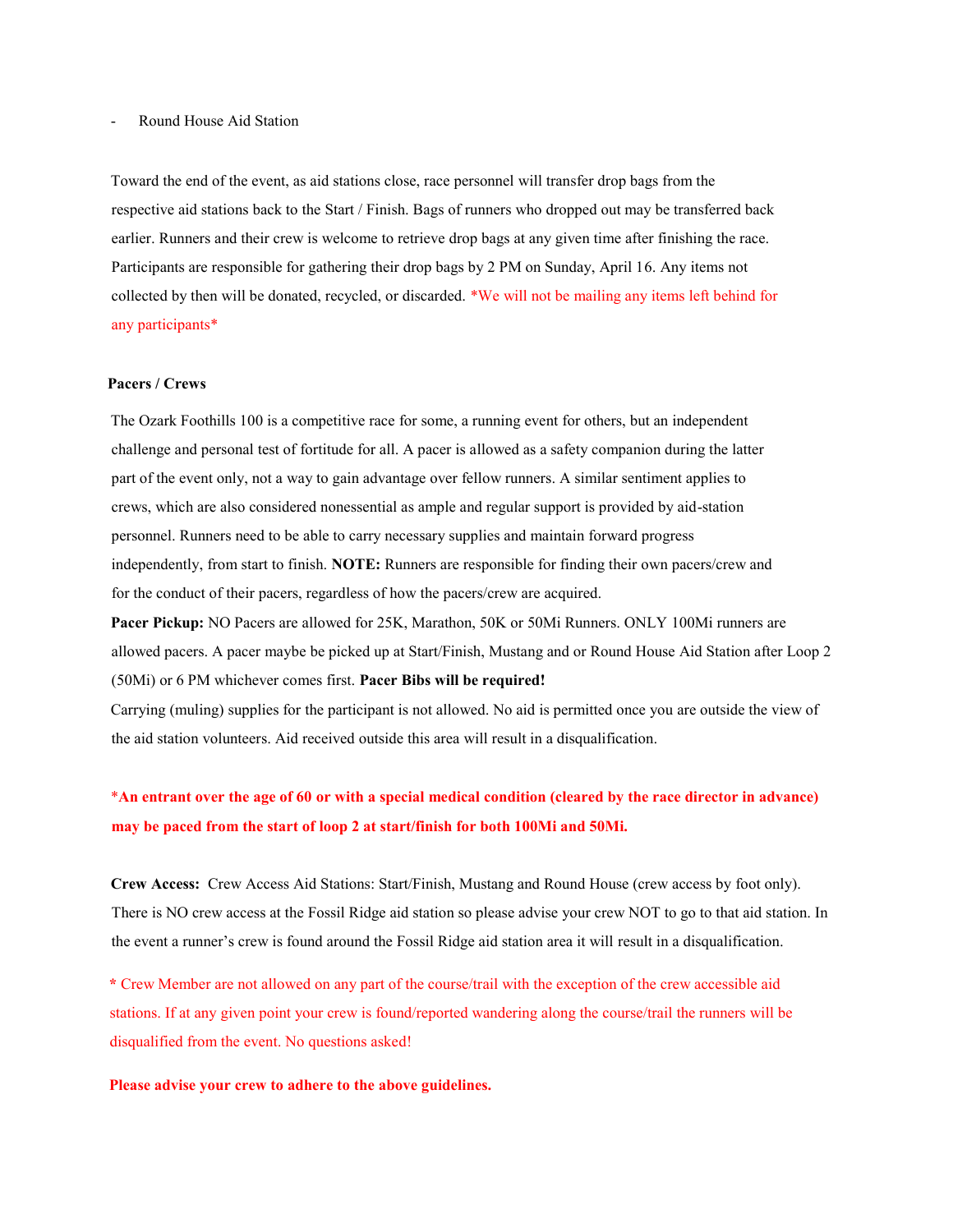#### PLEASE REVIEW THE COURSE MAPS FOR DISTANCE BETWEEN EACH AID STATION.

#### **Awards**

- 100Mi Awards (custom belt buckles) for all 100-mile finishers. The first three finishers of each gender will receive event-specific awards.
- 50Mi Awards (custom x-large medal) for all 50-mile finishers. The first three finishers of each gender will receive event-specific awards.
- 50K Awards (custom large medal) for all 50K finishers. The first male and female overall performers will receive event specific awards
- Night-50K No Awards Distance specific custom medal for all Night-50K Runners.
- Marathon Awards (custom medium medal) for all Marathon finishers. The first male and female overall performers will receive event specific awards
- 25K Awards (custom small medal) for all 25K finishers. The first male and female overall performers will receive event specific awards

**PLEASE NOTE:** All awards will be given immediately at the time of race completion, if you fail to pick up your medal/buckle/award, we will not be mailing these items. All medals, buckles and awards must be collected locally.

#### **Parking**

- Parking is limited; carpooling and arranging rides are recommended. **DO NOT PARK AT MUCKERMAN SHELTER AS WE WILL BE USING THAT ENTIRE LOT FOR RACE SETUP AND VOLUNTEER PARKING ONLY.** 

There is parking at the Visitor Center, Dogwood Shelter, Round House Gravel Lot and the Equestrian Shelter off Allenton Road (Mustang Shelter). Please review the Greensfelder County Map for more information on their website. http://www.stlouisco.com/Portals/8/docs/Document%20Library/parks/PDFs/parkmaps/greensfelder.pdf

Make sure you are following parking guidelines and only parking in the designated parking spaces/lots. While your car is parked you are not blocking the entry and exits to the parking lots and emergency vehicles can pass through without obstructions. Do not park your cars where you maybe blocking the trail entrance or anywhere you feel like the park ranger will issue a ticket and your vehicle will be towed.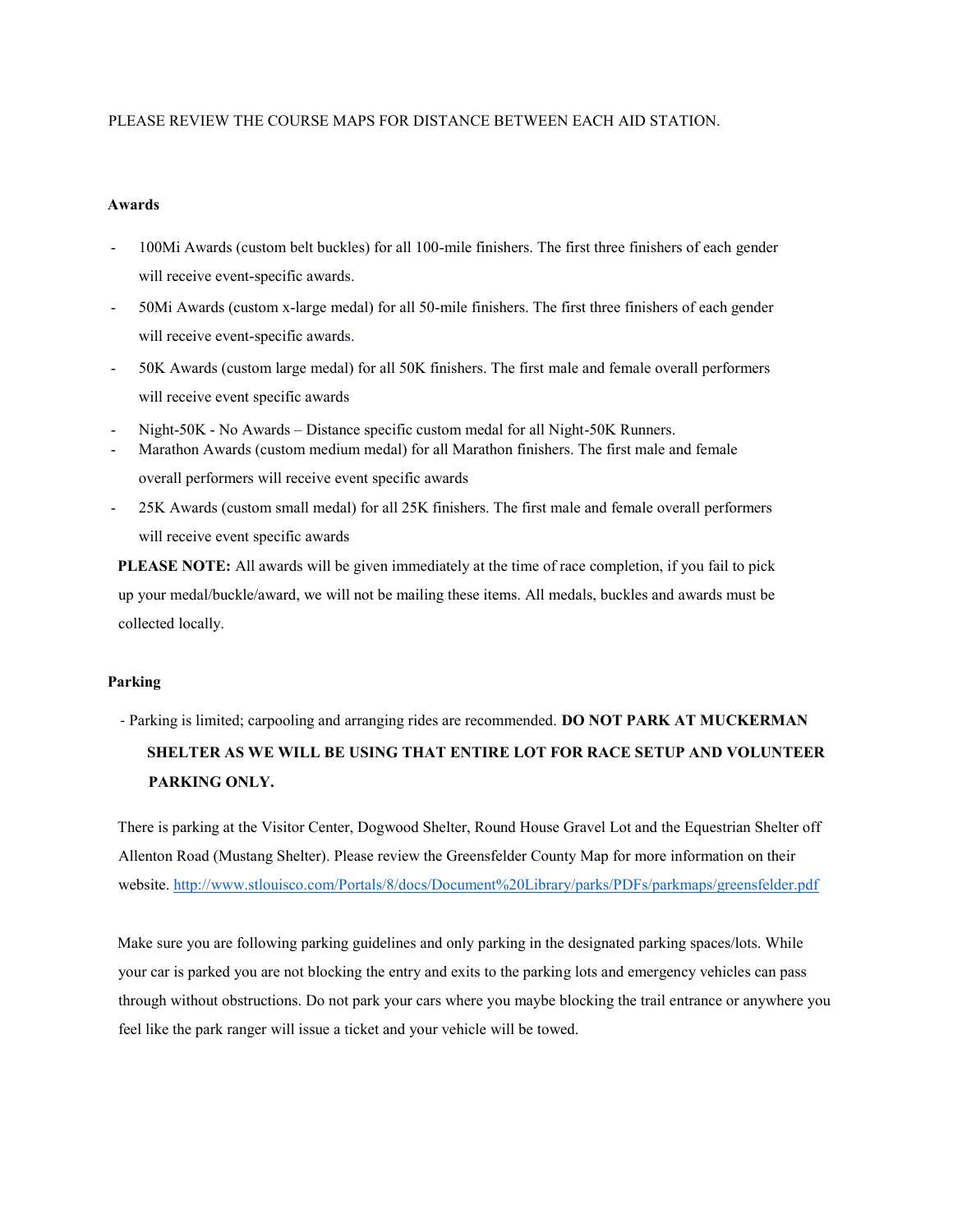#### **Race Photography**

Race Management will contract professional photographers for this event. For the 2023 race we will have **Marcus Janzow (Janzow Photography)** capturing photos for ALL distances - 100Mi, 50Mi, 50K, Night50K, Marathon and 25K runners. More details will be posted on Facebook! For Runners Crew: The best places to see a runner and capture photographs are near aid stations/start/finish. Please do not venture onto the course as this will result in disqualification of your runners. Only access to your runner is at "crew access" aid stations.

#### **Safety / Medical Concerns**

Participants have voluntarily entered an event which requires a significant amount of mental and physical preparation. In addition, the race involves inherent risks ranging from the known (e.g., terrain, 100-mile course) to the unknown (e.g., "acts of God"). Runners and pacers should ensure adequate medical coverage in the event of mishap during this event.

#### **Medical Personnel**

Although event personnel will make all efforts to provide aid within their capabilities, medical staff will not be available to take care of participants. Each aid station is located within a 5-10-mile radius of a major medical center.

#### **Cell Phone Coverage**

Cell phone service is available on the entire course, however, it can range erratically from adequate coverage to none at all depending on your service provider. For emergencies, carrying a whistle is recommended for both runners and pacers.

#### **Accidents**

If a runner gets hurt on the trail, he or she should stay put, keep warm, and remember that this is a multiple-lap, out and back course. Other runners or the Ozark Foothills Volunteers will direct event personnel to the incident location or assist in another manner. Similarly, if a runner gets lost and is unable to retrace their steps and get back on course, he or she should stay on the trail and wait. Wandering aimlessly, especially at night, reduces the chance of being found.

#### **Dehydration**

One of the most common medical problems for endurance athletes is dehydration. This is especially relevant for the Ozark Foothills 100 if the temperatures hit upwards of 80.0° Fahrenheit when conditions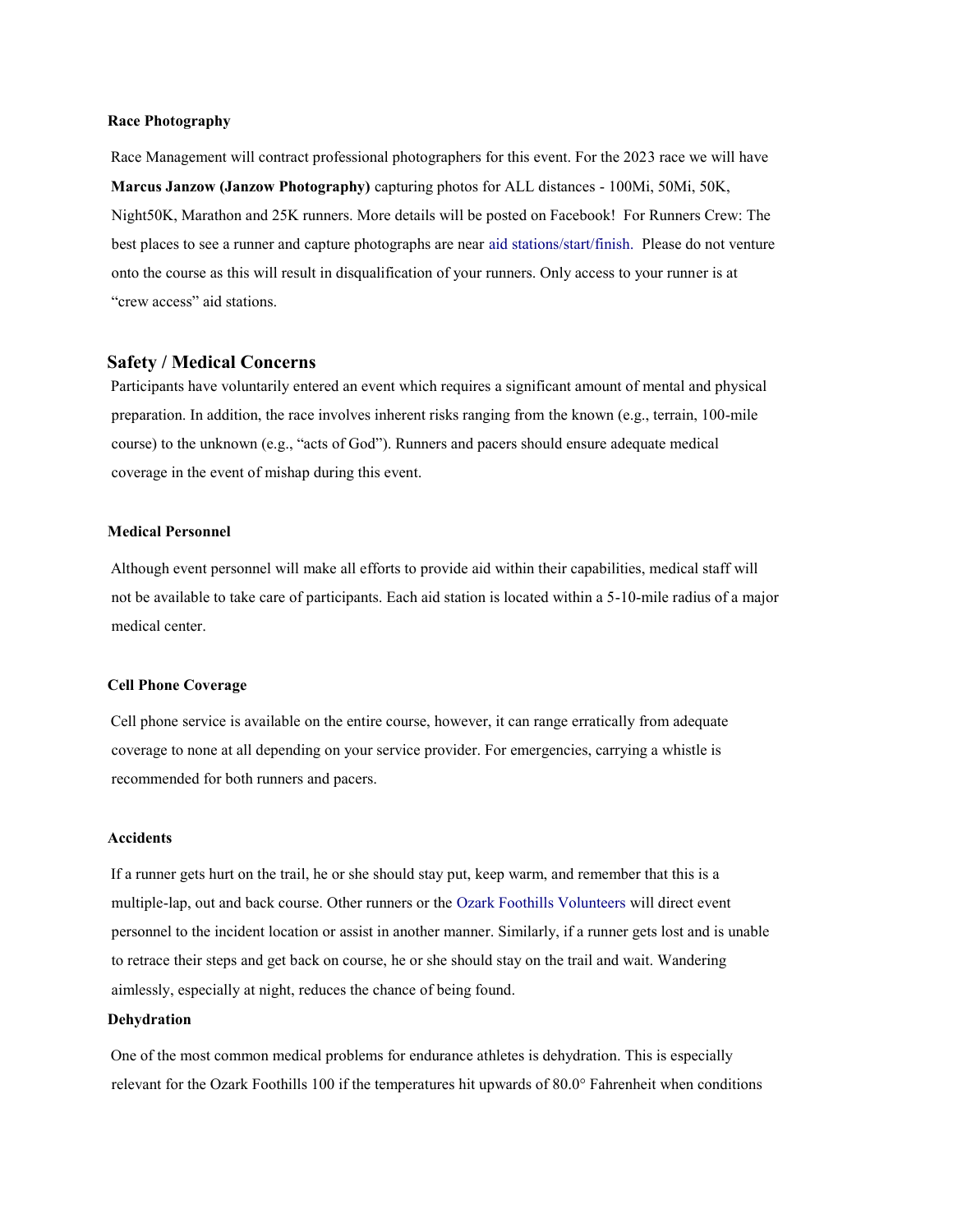on the course can be hot and humid. Each runner is solely responsible for monitoring his / her hydration level as race officials will not be weighing participants. Runners should leave each aid station with a minimum of 32 ounces of water, with 64 ounces being highly recommended.

#### **Hypothermia**

Hypothermia may pose a threat at night, especially if it has rained, as temperatures can drop below 60 degrees Fahrenheit. Sections of the course are exposed and can be very windy and wet.

#### **Road Crossings**

On each lap, runners have to make a few road crossings and run on the road for 100 yards or so before picking up the trail again. We will post signs at each road crossing but runners must use extreme caution when running across or along roadways. Crossing roads safely is solely the responsibility of the runner.

#### **Terrain**

Participants will be running on technical trails where footing is adequate at best. If it rains, there can be an abundance of mud and slick rocks. Attention to the terrain underfoot and directly ahead is critical in this event. Some trails are located adjacent to cliffs with extreme drop-offs. Runners may get wet feet when crossing the creeks if the water level is high.

#### **Lighting**

Race participants will need artificial light at night as very little moonlight penetrates the forest canopy with the exception of aid station lighting. Runners (and pacers) are reminded that daylight hours are shorter in the forest than in the open. Participants should carry backup batteries and lights, and keep extras in drop bags. Aid stations are not stocked with batteries for runners to use.

#### **Hiking Poles**

Poles are permitted on the course. For safety reasons, those with poles should yield the trail to other runners.

#### **Headphones**

Use of any device that impairs the senses is discouraged for safety reasons. Runners wearing headphones are asked to remove them when near aid stations to facilitate communication with event personnel.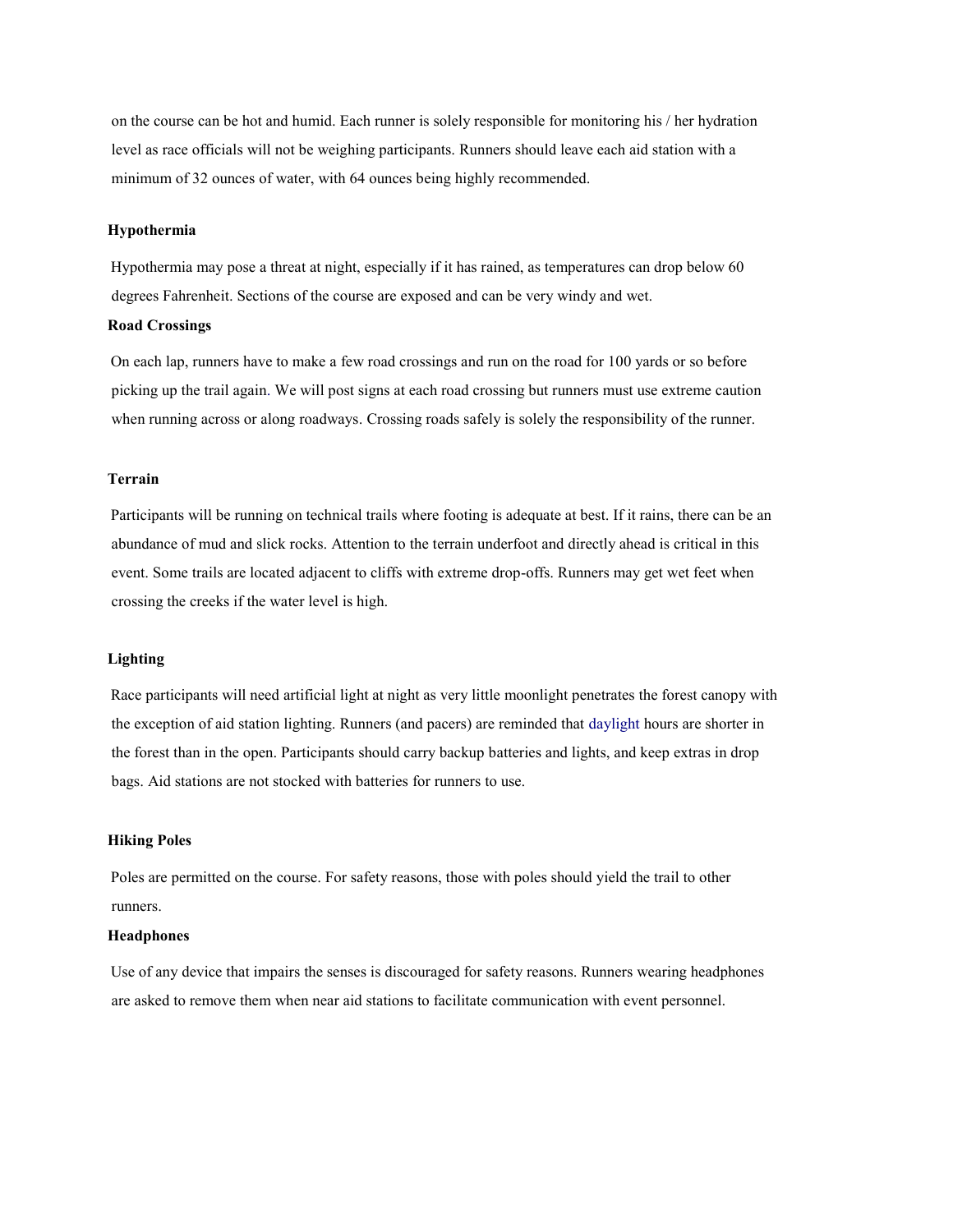## Rules

#### Introduction

Ozark Foothills 100 Rules are designed with the following goals in mind:

- A. The safety, enjoyment, and well-being of everyone involved in the race, including runners, pacers, crews, volunteers, neighbors, race personnel, spectators, and others using the trails ("the public").
- B. The staging of a fair and sportsmanlike event that is solely based upon individual effort. Failure to comply with rules and procedures may result in disqualification of Runner. Depending upon severity of the offense, Runner may be disqualified for this race and future Terrain Trail Runners events. Additionally, the race directorate may refine, generate, or reinterpret a rule at any time if doing so is deemed necessary to promote goals A and B. At all times, the intent and spirit of the rules will govern how they are implemented and enforced by race officials (e.g., Race Directorate, Ozark Foothills Volunteers, Aid Station Captains). By attending this event as Runner, Pacer, or Crew, each participant acknowledges and agrees with this sentiment.

#### **All Participants**

- 1. Courteous behavior and sportsmanlike conduct are expected at all times. Sharing the trail: Ozark Foothills 100 participants do not have exclusive use of the trails. These paths are well used by equestrians, MTB and hikers. Caution should be exercised when approaching casual hikers (and their pets). Runners should warn others of their approach and, when in doubt, yield.
- 2. Ozark Foothills 100 participants do not have exclusive use of public toilets or drinking fountains at the Greensfelder Park. These should be used with care, keeping in mind that they are shared with hikers and the public.
- 3. The forest is fragile and subject to damage simply by being trod upon. Runners and pacers are expected to stay on the trail at all times.
- 4. Littering on the course is grounds for immediate disqualification. Littering is contrary to land use ethics and affects Ozark Foothills ability to hold future events. **NOTE: Dropping waste (including aid-station cups) twenty yards, or more, from any aid station is considered littering.**
- 5. Muling is not permitted. Runner must carry all his or her supplies between aid stations, at all times.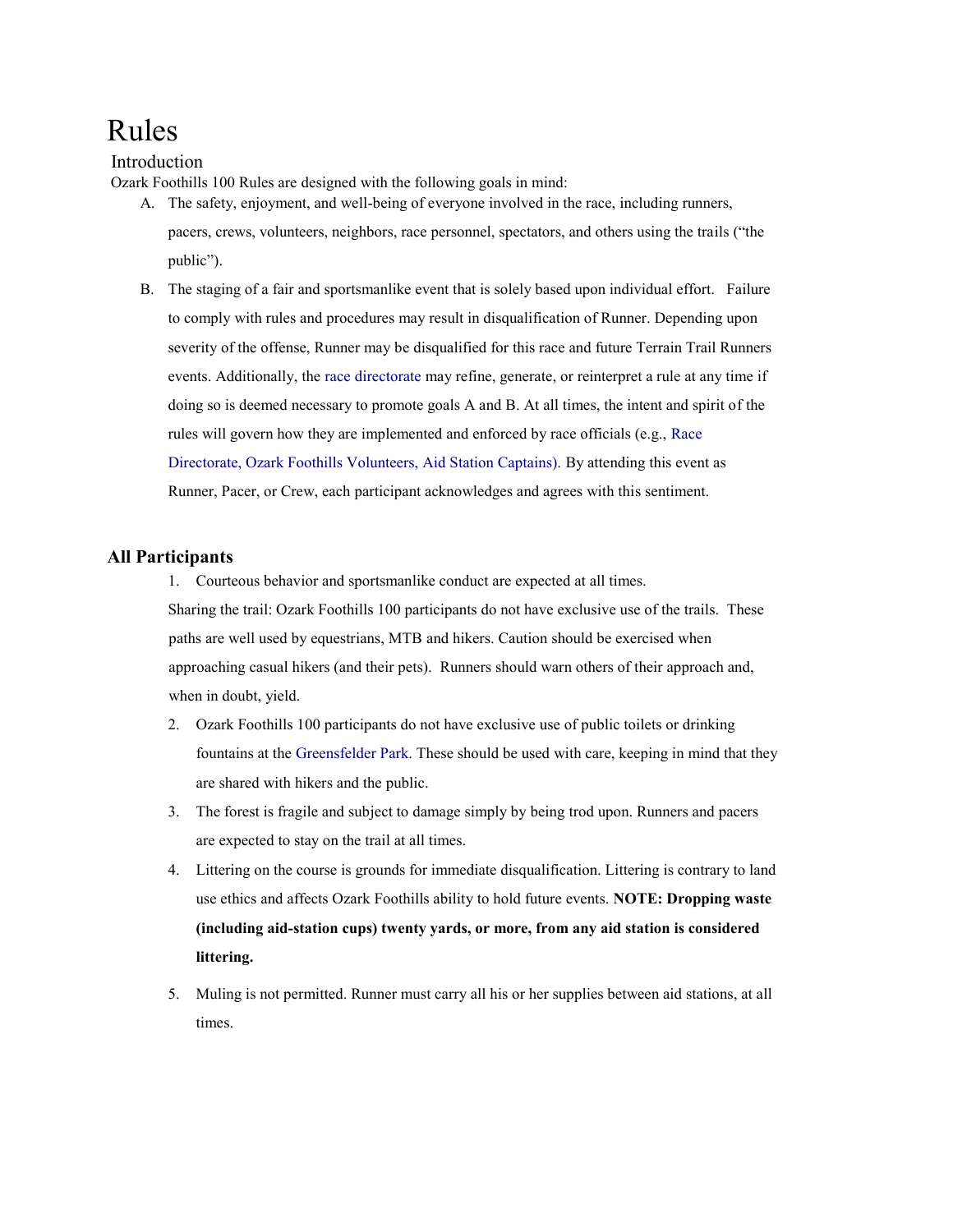- 6. Runner's lighting system is to be used for personal illumination of the trail only. Pacer may not deploy lighting systems to illuminate the trail for Runner except temporarily in case of an emergency.
- 7. Short-roping of Runner, by tether or connected body parts, is not permitted. Runner must complete the course under his or her own power without being pulled, pushed, balanced, towed, carried, supported, or physically guided over the course.
- 8. Stashing of supplies is not permitted at any time or place on the course. This includes leaving water bottles on out and back sections of the course, even during the event itself (a form of littering).
- 9. Aid from Crew or Pacer may ONLY be given at official aid stations. Crew and Pacer may not retrieve bottles from Runner for filling until within the confines of the aid station.
- 10. Aid-station resources and supplies are intended for runners and pacers. In the unlikely event of a shortage, runners have priority.
- 11. Smoking is not permitted on the trail or at aid stations. Smoking is strongly discouraged at any location where runners, pacers, crews, and race personnel congregate.
- 12. Consumption of alcoholic beverages and illegal substances on any part of the course is prohibited.
- 13. Dogs are not allowed anywhere on the course, and their presence is discouraged around aid stations for safety and sanitary reasons. Dogs brought to the Start/Finish area must be under control and leashed at all times.
- 14. All participants must obey City and County Parks regulations, with special attention to those that involve parking and driving.

#### **Runners**

- A. Runner is responsible for knowing ALL rules and procedures.
- B. Runner is responsible for the actions of his  $/$  her Pacer(s) and Crew. Any rule transgression by Runner or associated Pacer and Crew can be grounds for either immediate or post-run disqualification.
- C. No Pacers are allowed for 50Mi, 50K, Marathon and 25K Runners. ONLY 100Mi runners are allowed pacers. A pacer maybe picked up at Start/Finish, Mustang and or Round House Aid Stations after loop 2/50Mi or 6 PM whichever comes first.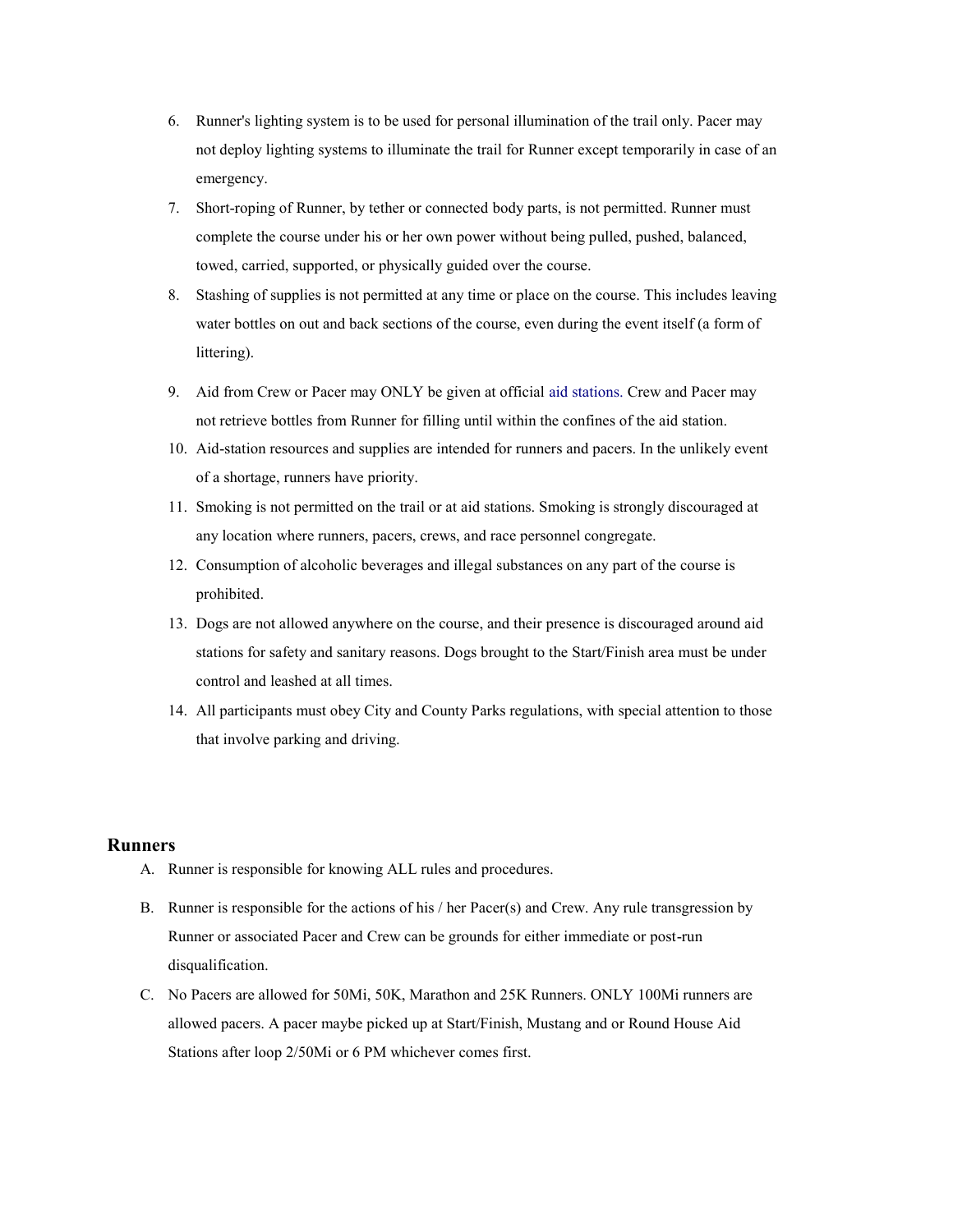- D. Runner must pick up bib number and bag on the designated day and time for individual distances and either attend or review the live stream Mandatory Runner Meeting on the race Facebook page. **Race morning packet pickup will be available for a \$25 convenience fee – CASH ONLY.** \*\$25 Convenience fee for race morning packet pick will be used towards Volunteer Appreciation Projects for 2023!
- E. Runner must check in on race morning prior to starting the race in order to be an official participant. All runners MUST check-in at the Start/Finish and at every Aid Station. Bib numbers MUST be visible at all times and worn on the front of your clothing. If you fail to check-in with us race morning and at aid stations your results will not be properly posted. ALL YOU NEED TO DO IS CALL OUT YOUR BIB NUMBER as you pass the Aid Station.
- F. Drop Bags
	- 1. Runner's collection of personal supplies at any one aid station must not exceed the following dimensions: 18" high, 18" wide, and 24" long.
	- 2. Drop bags are to be brought to the event Start Line (Muckerman Shelter) morning of your race at least 30 minutes prior to the race start time.
	- 3. In order to be accepted, bags must be clearly marked with the following information on a waterproof label.
		- Location: Mustang, Fossil Ridge, Round House (i.e., Start / Finish)
		- Runner name
		- Runner bib number
		- Distance Running
- G. Accepting supplies on rare occasions from another runner is tolerated, however, multiple such instances may be interpreted as muling.
- H. No course cutting. Runner must follow the marked course at all times. If Runner departs from the official course, Runner must return to the point of departure on foot before continuing onward.
- I. Artificial systems devised to cool Runner (cooling vests or similar), are not allowed to be used or worn while forward progress is being made.
- J. If Runner undergoes an infusion of intramuscular / intravenous / subcutaneous fluids of any type (Except for prescription medication) during the race, immediate disqualification will occur.
- K. Race officials reserve the right to remove runners from the course who are deemed incapable of continuing safely.
- L. Runner must check in at every aid station for reasons of safety and timekeeping / tracking. It is every runner's responsibility to make sure their time is logged in at each aid station. NOTE: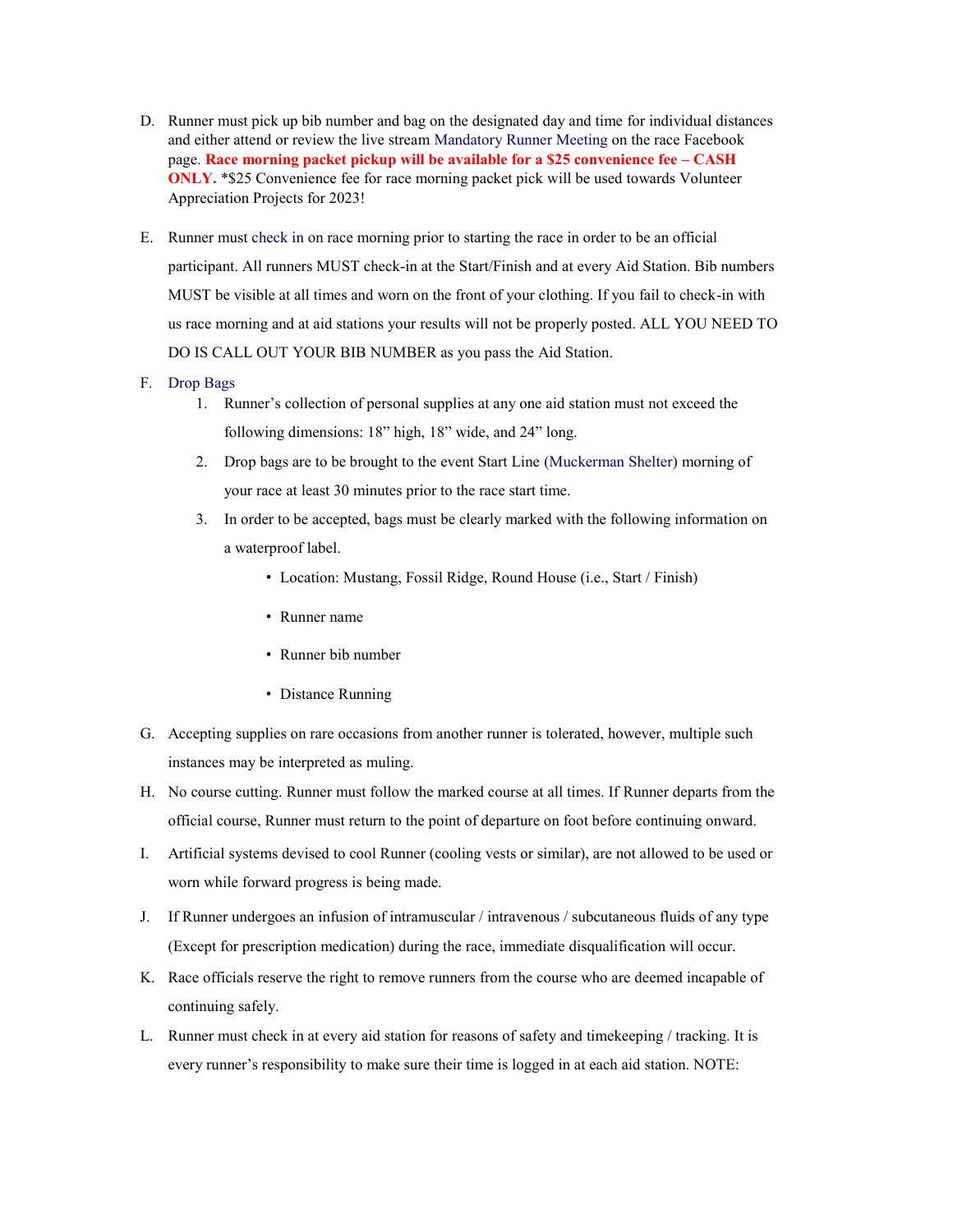Runner exceeding one hour in an aid station must report it to the timer.

- N. Runners dropping out during the event must inform a race official. If Runner retires without doing so and fails to show up at the next aid station, officials may notify Eureka/Wildwood Fire Department Search and Rescue specialists. Runner may be held responsible for the cost of a frivolous Search and Rescue operation.
- O. Cut-off times will be strictly enforced. Runner must not continue after exceeding a cut-off time. Race staff will make every attempt to shuttle Runner back to the Start / Finish (Muckerman Shelter) if this occurs. NOTE: The official race time clock is managed by race timers and corresponds to satellite time.

#### **Pacers**

- A. Pacer must review and be familiar with ALL rules and procedures.
- B. Pacer may start accompanying Runner after 50 miles/Loop 2 or beginning at 6:00 PM on Saturday, whichever comes first.
- C. Pacer must start pacing duty at the Start/Finish, Mustang and or Round House aid station.
- D. Pacer will not be assigned a bib number and will not be tracked. Pacer Bib is required!
- E. Only one pacer is allowed to accompany a runner at a time.
- F. Pacer may only receive aid at the official aid stations.
- G. Pacer may assist Runner in the aid station but may not enter the checkpoint ahead of Runner or depart after Runner for this purpose.
- H. If Pacer falls out of visual distance from Runner for longer than dictated by the course, Runner may continue on without Pacer, but Pacer must exit the course at the next aid station.
- I. Race officials reserve the right to remove Pacers from the course who are deemed incapable of continuing safely.

\*An entrant over the age of 60 or with a special medical condition (cleared by the race director in advance) may be paced from the start of loop 2 at start/finish for both 100Mi and 50Mi.

#### **Crews**

A. Crew must review and be familiar with ALL rules and procedures.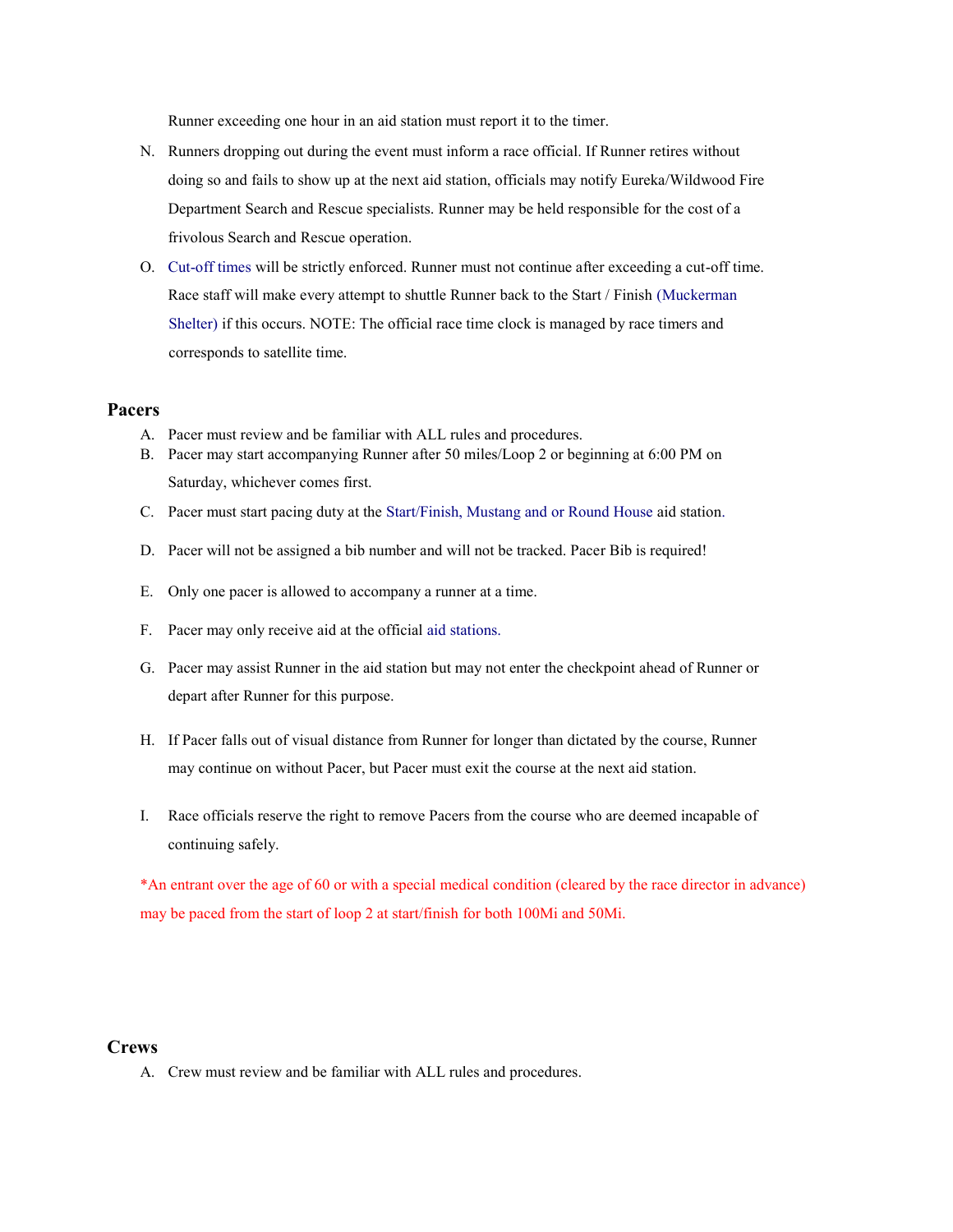- B. Crew members may not consume supplies provided at aid stations, including food.
- C. Crew may only park in authorized areas.
- D. Crew may only support Runner and Pacer within 100 yards of an aid station, and not on the course.
- E. Crew access only at designated aid stations. Round House aid station can ONLY be accessed on foot!

## **Contact Info / Roles**

## **Race Director – Shalini Bhajjan**

# **Co-Race Director – Amy Bradshaw Direct all questions via email**

## **terraintrailrunner@gmail.com**

#### **Role Definitions**

#### **Ozark Foothills Patrol**

Patrols will be on the course to monitor progress of runners, assist during emergency situations, assess course conditions, refresh course markings, and prevent / report rules violations. Members of the Ozark Foothills Patrol serve as extensions of the race directorate. As such, they are authorized to warn runners, pacers, and crews of any violations and advise them to correct transgressions.

#### **Aid Station Captain**

Aid Station Captains plan and organize aid stations, as well as supervise their setup and disassembly. During the event, they direct volunteers and oversee operations related to runner support and safety. Aid Station Captains serve as an extension of the race directorate. As such, they are authorized to warn runners, pacers, and crews of any violations and advise them to correct transgressions.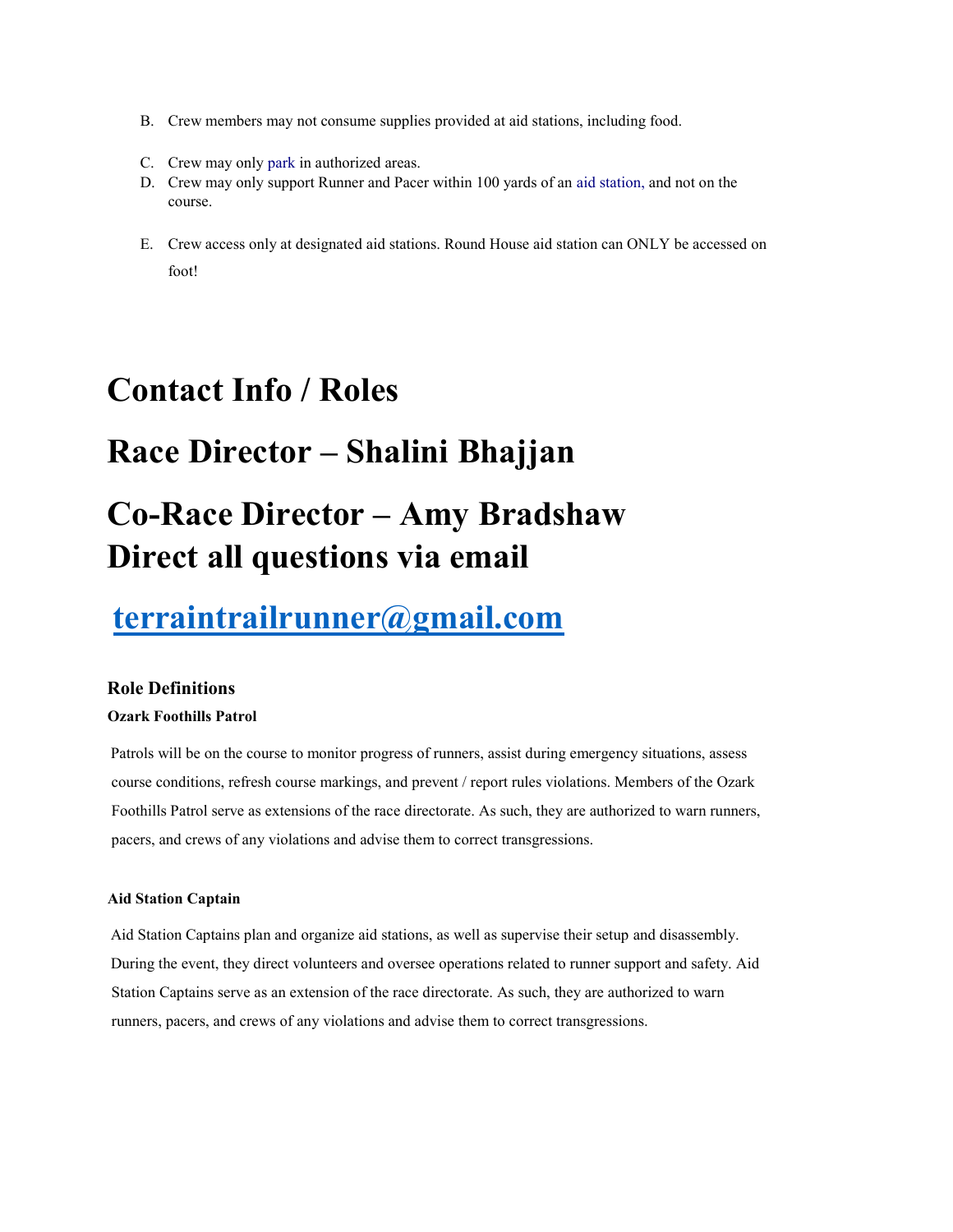# **Event Schedule**

### **NOTE: There is no pre-race meal.**

| Date               | Time                    | Ozark Foothills 100 Event <sup>1</sup>                             | Location                                       |
|--------------------|-------------------------|--------------------------------------------------------------------|------------------------------------------------|
| Friday, April 14   | 5-8 PM                  | Mandatory Runner Packet Pickup - All<br>Distances                  | Muckerman Shelter,<br><b>Greensfelder Park</b> |
| $\zeta\,\zeta$     | 7-8 PM                  | Mandatory Pre-Race Meeting - All<br><b>Distances</b>               | $\zeta\,\zeta$                                 |
| Saturday, April 15 | 5:30 AM                 | Mandatory Runner Check-in and Drop<br>Bag collection for 100Mi     | Muckerman Shelter,<br>Greensfelder Park        |
| $\zeta$ $\zeta$    | 6:00 AM                 | Race Start 100Mi                                                   | $\zeta\,\zeta$                                 |
| $\zeta$ $\zeta$    | 6:30 AM                 | Mandatory Runner Check-in and Drop<br>Bag collection for 50Mi      | $\zeta\,\zeta$                                 |
| $\zeta$ $\zeta$    | 7:00 AM                 | Race Start 50Mi                                                    | $\zeta\,\zeta$                                 |
| $\zeta\,\zeta$     | 7:30 AM                 | Mandatory Runner Check-in and Drop<br>Bag collection for 50K       | $\zeta\,\zeta$                                 |
| $\zeta\,\zeta$     | 8:00 AM                 | Race Start 50K                                                     | $\zeta\,\zeta$                                 |
| $\zeta\,\zeta$     | Starting at 12:00<br>PM | Post-Race BBQ for Runners Only                                     | $\zeta\,\zeta$                                 |
| Saturday, April 15 | 6-8:30 PM               | Mandatory Runner Packet Pickup -<br>Night-50K, Marathon & 25K      | Muckerman Shelter,<br><b>Greensfelder Park</b> |
| $\,$ 6 $\,$        | 8:30 PM                 | Mandatory Runner Check-in and Drop<br>Bag collection for Night-50K | $\ddot{\phantom{a}}$                           |
| $\zeta\,\zeta$     | 9:00 PM                 | Race Start Night - 50K                                             | $\zeta\,\zeta$                                 |
| Sunday, April 16   | 5:30 AM                 | Mandatory Runner Check-in and Drop<br>Bag collection for Marathon  | $\epsilon$                                     |
| $\zeta\,\zeta$     | $6:00$ AM               | Race Start Marathon                                                | $\zeta\,\zeta$                                 |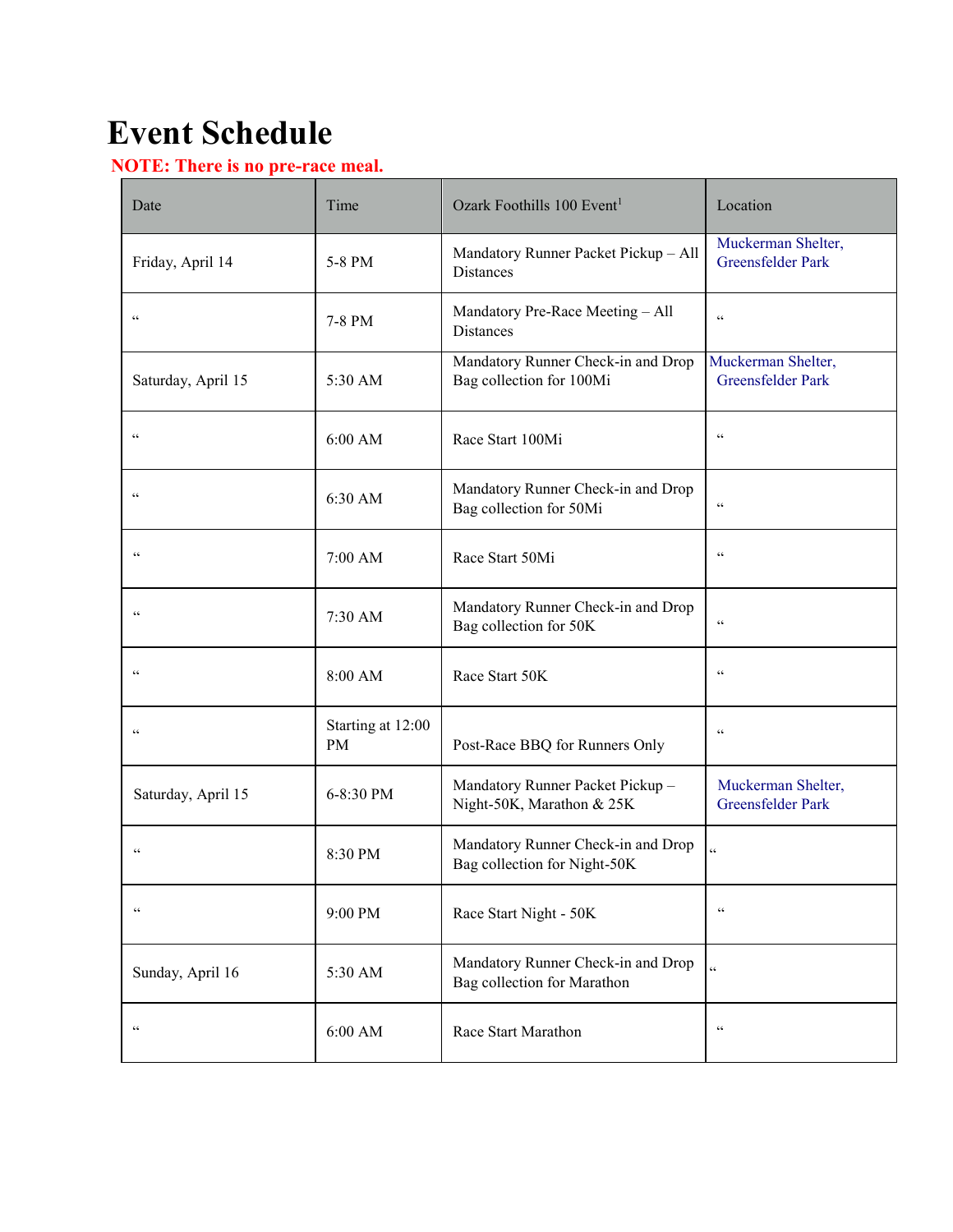| $\zeta\,\zeta$   | 6:30 AM                 | Mandatory Runner Check-in and Drop<br>Bag collection for 25K | $\epsilon$         |
|------------------|-------------------------|--------------------------------------------------------------|--------------------|
| $\zeta\,\zeta$   | 7:00 AM                 | Race Start 25K                                               | $\epsilon\epsilon$ |
|                  | Starting at 11:00<br>AM | Post-Race BBQ for Runners Only                               |                    |
| Sunday, April 16 | 2 PM                    | Race Ends                                                    | 66                 |

**See following text for description of event listed Mandatory Runner Packet Pickup:** Runners are to pick up bib numbers and bags. Parking is limited; participants are advised to carpool and / or arrive early. Runners should not bring drop bags to any of the events scheduled for Friday (they will be collected on Saturday morning).

**Mandatory Pre-Race Meeting:** Distribution of information including logistics / course updates, safety, and other topics, in addition to an optional question and answer session. The briefing will be held in the Muckerman Pavilion/Lot parking area. Participants are encouraged to bring fluids, and a folding chair or beach towel for comfort.

**Mandatory Runner Check-in:** Runners need to check in prior to entering the race in order to be officially recognized. Times will only be kept for official runners.

**Drop Bag Collection:** The official and only occasion that drop bags are collected for distribution to the Mustang, Fossil Ridge and Round House aid stations.

**Post-Race BBQ:** Volunteer-host - individually served, buffet-style food with non-vegetarian and vegetarian options, and drinks will be available post-race for all runners as they finish their respective distances on Saturday, April 15 and on Sunday, April 16, with ample opportunity for mingling. Post-Race food is for Runners ONLY but tickets (\$10/meal) can be purchased online when registering for the race for crew/pacers. Early purchase is strongly recommended! Wristbands will be required for meals by all Non-Runners and Non-Volunteers.

## **Cut-OFF Times / Aid Station Closures**

Runners are allotted the below listed times to finish their respective race distances: